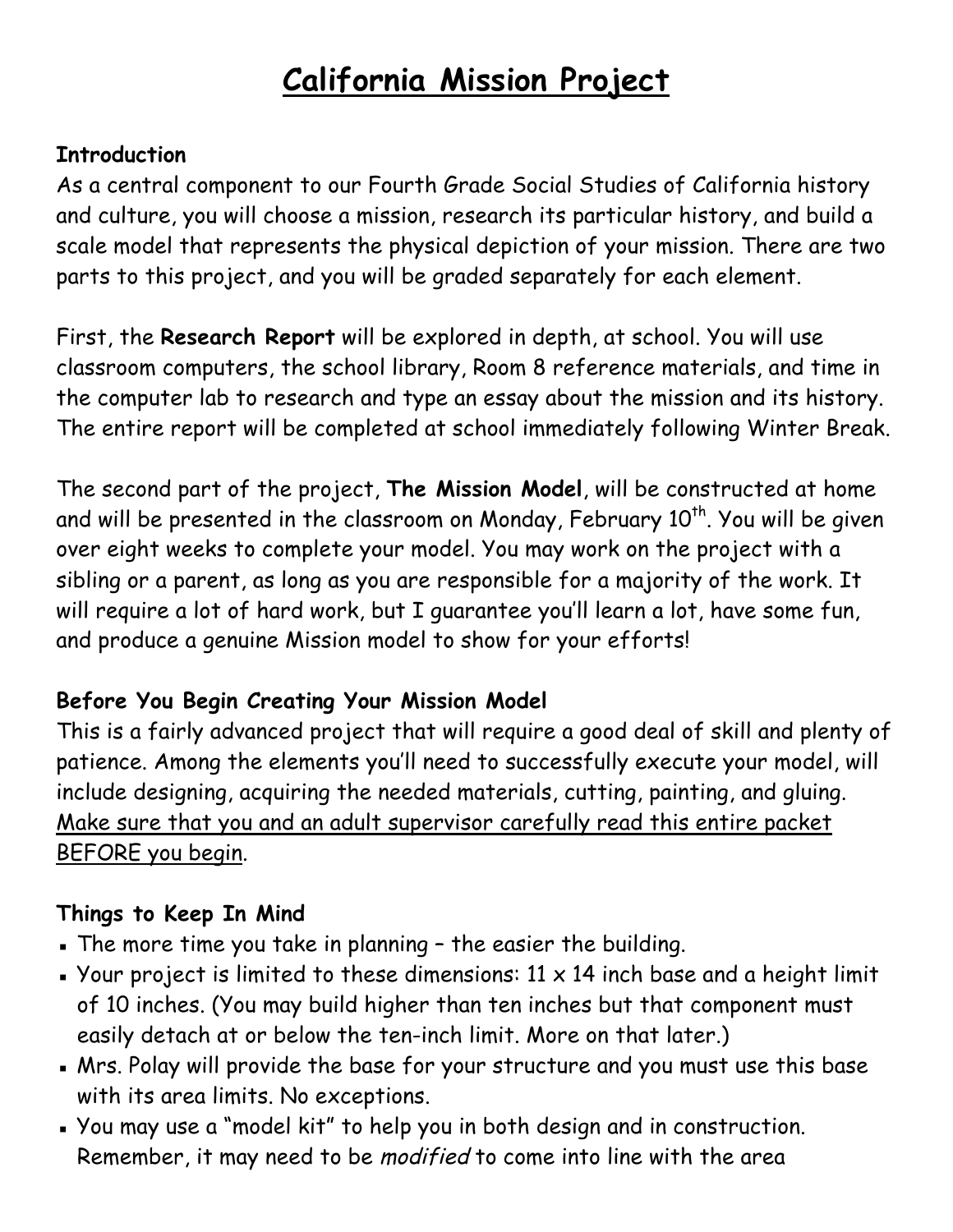limitations. Simple, inexpensive, kits can be purchased at the Mission gift shops, at Michaels, Lakeshore, or online.

- Your Mission must not be too heavy. I recommend using cardboard construction or lightweight plastic materials. Do NOT attempt to use clay, wood, or dough. (Too heavy)
- This is a BIG PROJECT and it will take multiple sessions to execute. Take a carefully planned step-by-step approach. Do not attempt to complete this project over one weekend. It simply cannot be done!
- If possible, find a large flat area, about the size of a card table, on which to work. Keep your materials organized and always clean up after each work session.
- . Do not use spray adhesives indoors. Always get help from an adult when using products like these or when cutting anything. Scissors and hobby knives are very sharp! Always get help.
- . Have all the supplies you will need, on hand, before you begin.
- . Allow plenty of time for paint and glue to dry before you proceed with additional elements. **I cannot stress this enough: DO NOT wait until the last minute to construct your model – ALLOW PLENTY OF TIME!**

# **Supplies You Will (Probably) Need**

- . White School Glue or Tacky Glue to assemble buildings
- Glue sticks work well for smaller components
- Good scissors and a hobby knife with a cutting mat
- Newspaper to protect furniture and floor
- **Masking tape**
- Straight pins (Recommended to bind building elements)
- A ruler or measuring tape
- Decorating supplies: Acrylic paints, markers, crayons, construction paper, etc.
- Special elements. You can purchase a few special feature items that might be hard to replicate. (I bought some wee Mission Bells and some shrubs – but don't spend a lot of money!)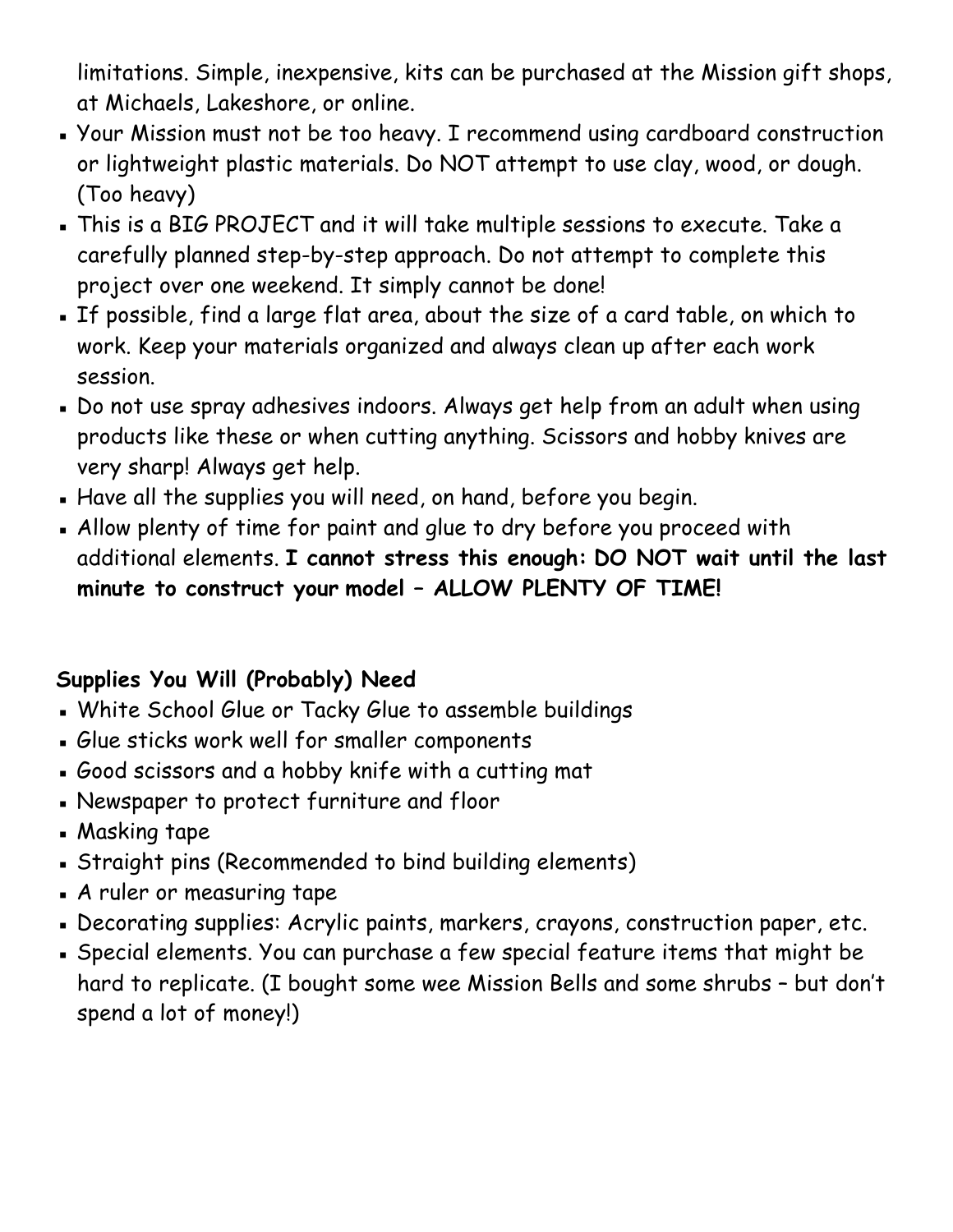# **Step One**

Establish a good location in which to assemble your Mission model. Keep all of your supplies together in a box or large shopping bag. Have an old rag and other cleanup items available. Print pictures of your mission and write down elements you want to construct. With an adult or older sibling carefully design your mission. This might include drawing out walls, rooflines, and towers. Remember: Your completed Mission must fit on top of the  $11 \times 14$  inch platform provided. Please note: Your finished Mission should be no taller than ten inches in height. This will allow you to store your project in a standard cardboard filing box (banker's box). If you have, say a tower that you want to be taller than ten inches, the tower should easily detach at some point, so it can be stored within the box. If you are using one of the typical cardboard mission kits (recommended) as a starting point, please be advised to carefully review the dimensions before you begin. Many are quite large. You can easily scale down the size and still represent a sizable portion of your Mission. Careful planning will pay off.

## **Step Two - Cutting**

Cut out the different parts. Begin with laying out the larger walls. Start by cutting out just one section and play around a bit to see how the parts can be fit together. Remember: "Measure twice, cut once!"

## **Step Three - Gluing**

Glue the walls. This can be a bit tricky. Experiment with different techniques. Tacky glue works well. Using straight pens helped me keep walls inline. Don't forget to set aside elements until they have thoroughly dried to avoid calamity and headaches.

# **Step Four - Join the Building Sections**

Attach building elements, such as walls, to one another. Later you can attach multiple elements together. (Consider painting certain sections now – it might be easier to paint while it is disassembled)

# **Step Five – Attaching Roofs and Towers**

Be sure you have nothing you need to do inside the building before you attach roofs and towers. Walls and doors can be reinforced within, by using stiff